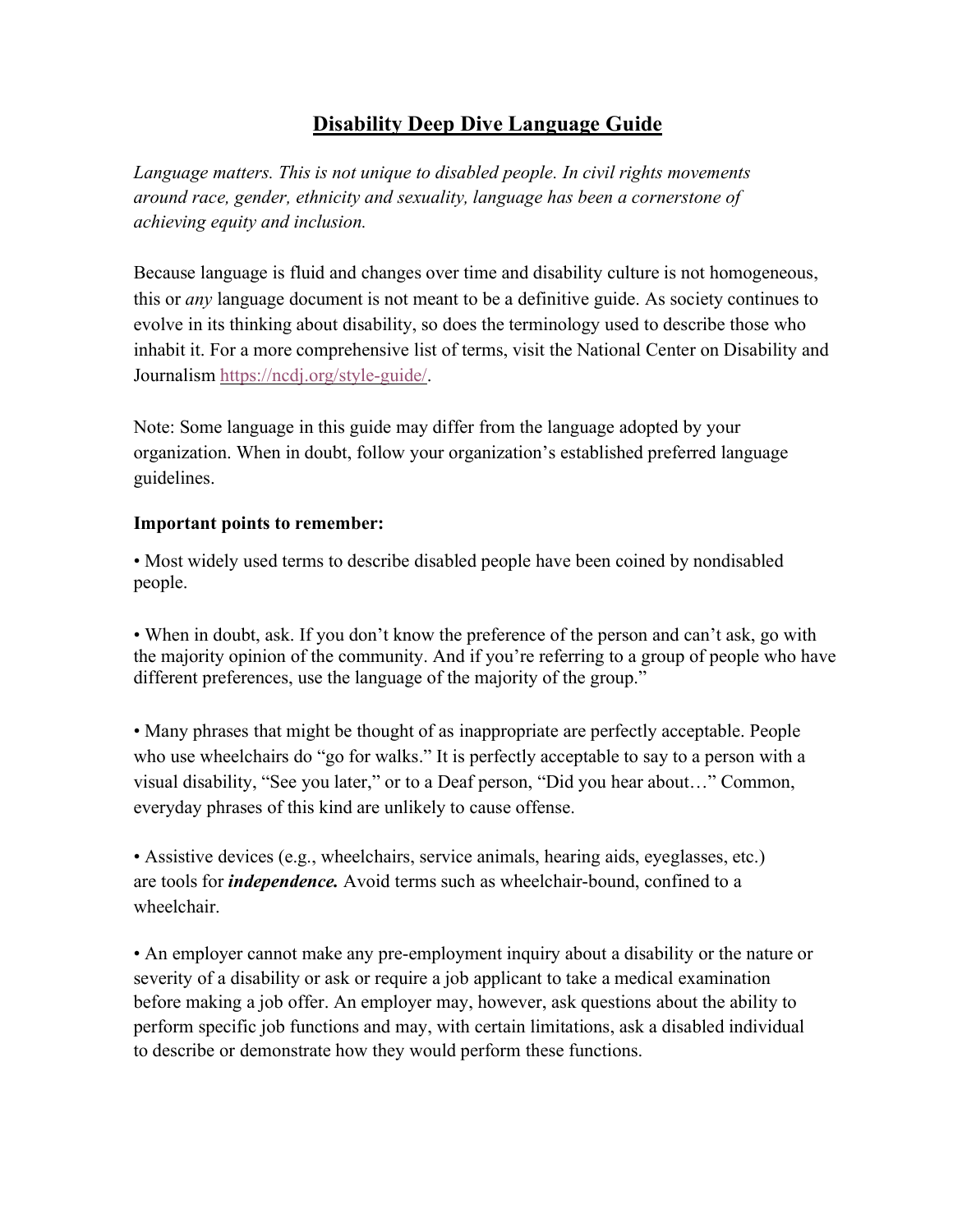## *Definitions*

**Able-bodied** "Able-bodied" should be avoided (although you will still hear it used). Preferred by the disability community: *nondisabled*

**Ableism** Ableism is a system of oppression based on perceived ability. Ableism is any attitude, action, or institutional practice backed by institutional power which subordinates people because of their perceived ability. It is any social relations, practice, or idea that presumes that all people are "able-bodied." The mere presumption that everyone is "ablebodied" is effectively discriminatory in and of itself, often creating environments that are hostile to people with disabilities. (Source: LDIR)

**Accessible, accessibility** Use "accessible" when describing a space, location or event that is modified to comply with the Americans with Disabilities Act of 1990. Accessible modifications allow unrestricted admittance to accommodate individuals who may or may not use a wheelchair, individuals who may have sensory disabilities, modifications for individuals who communicate in different languages, are Deaf/hard of hearing, blind/low vision or have cognitive or learning disabilities. (Source: National Disability Rights Network (NDRN)

**ADA Definition of Disability** A person who has a physical or mental impairment that substantially limits one or more major life activity. This includes people who have a record of such impairment, even if they do not currently have a disability. It also includes individuals who do not have a disability but are regarded as having a disability. The ADA also makes it unlawful to discriminate against a person based on that person's association with a person with a disability. It is important to remember that in the context of the ADA, "disability" is a legal term rather than a medical one. Because it has a legal definition, the ADA's definition of disability is different from how disability is defined under some other laws. (Source: ADA.gov) *Important note: This definition of disability is not necessarily preferred by the disability community.*

**Assistive devices and assistive technology** Any piece of equipment or device used to maintain, promote, increase function in someone with a disability. Examples include, but are not limited to, wheelchairs, crutches, hearing aids, prosthetic limbs, screen readers, communication boards

**Crip-face or Disability Drag:** The practice of using nondisabled actors to play disabled characters.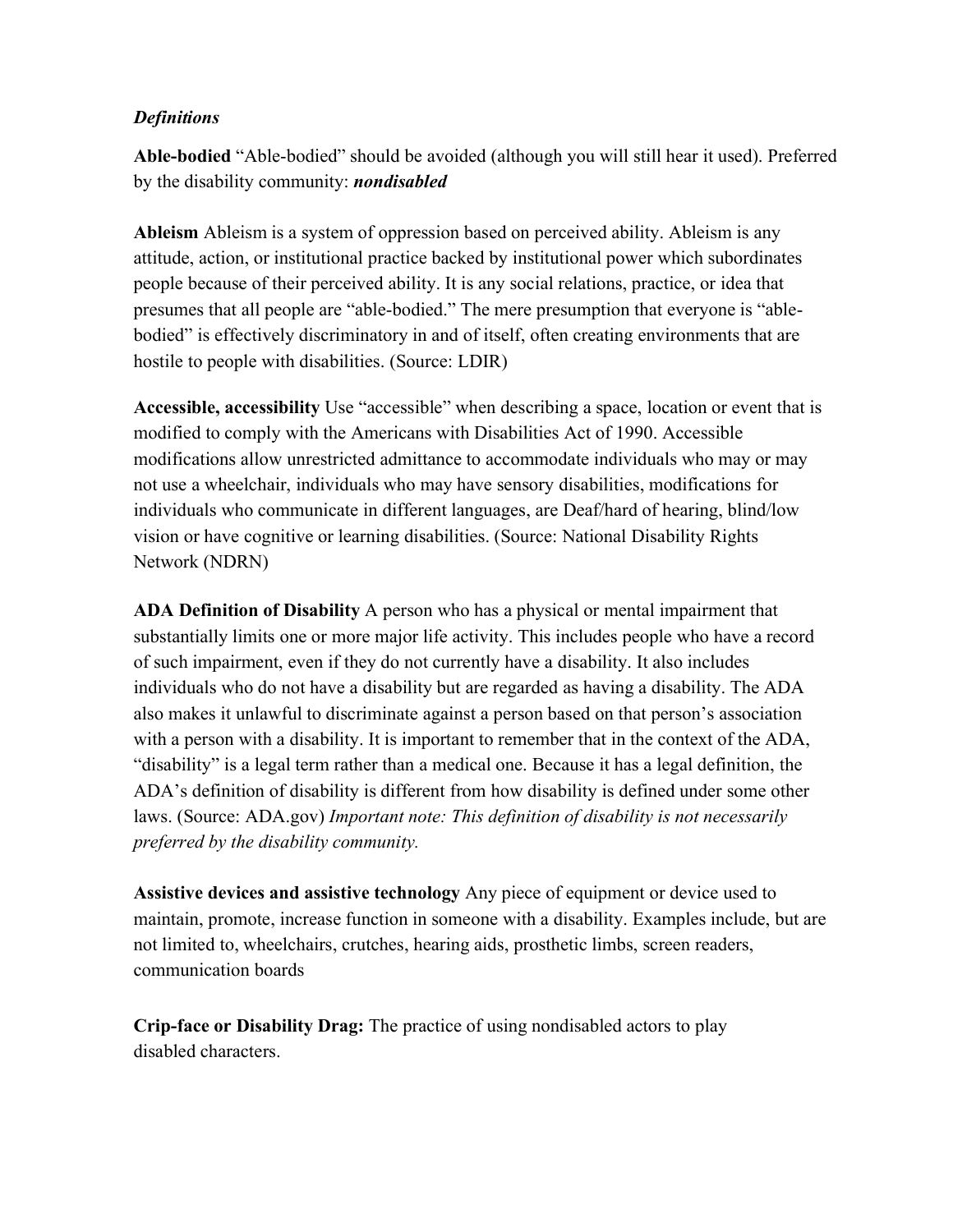**Deaf culture** Deaf culture describes the social beliefs, behaviors, art, literary traditions, history, values, and shared institutions of communities that are affected by deafness and which use sign languages as the main means of communication. Some people are born deaf, while others lose their hearing later in life because of illness or injury. People who have been deaf their whole lives and are actively involved with the Deaf community consider deafness a "difference in experience rather than a disability. *Important note:* Big "D" Deaf refers to a person who is culturally Deaf and a member of the Deaf community and uses American Sign Language (ASL). Little "d" deaf refers to a person who has a hearing loss.

**Disability** This definition of disability is a compilation of several resources, which focuses on and promotes the concept of disability from the perspective of the *social model* rather than the traditional, antiquated *medical model,* which emphasizes impairments and limitations and puts the onus on disabled people to be "fixed" or adapt to societal barriers. Developed by disabled people, the social model regards disability as a socially constructed experience that identifies systemic barriers, negative attitudes and exclusion by society (purposely or inadvertently) as contributory factors in disabling people. The social model promotes the notion that while physical, sensory, intellectual, or psychological variations may cause individual functional limitation or impairments, these lead to disability only if society fails to take account of and include people regardless of their individual differences. The social model further recognizes disability as a community and a culture.

**Disability Discrimination** Discrimination against people with physical, intellectual or invisible disabilities. An "ableist" society is said to be one that assumes able-bodied individuals to be the "norm". Continued discrimination results in public and private architectural structures, places, services, including education and social work that are built to serve nondisabled people, thereby excluding those with disabilities. It is also a system by which mainstream society denigrates, devalues, and thus oppresses those with disabilities, while privileging those without disabilities. (Source: LDIR)

The law also protects people from discrimination based on their relationship with a person with a disability (even if they do not themselves have a disability). For example, it is illegal to discriminate against an employee because his/her spouse has a disability. (Source: EEOC.gov)

**Identity-first language** As increasing numbers of disabled people view disability as an identity, a culture and a community.

**Invisible disability** (also known as hidden disability or nonvisible disability) defined as a disability that is not immediately apparent and primarily neurological in nature. Examples include, but are not limited to ADHD, learning disabilities, chronic pain, brain injuries, and anxiety disorders. (Source: disabled-world.com)